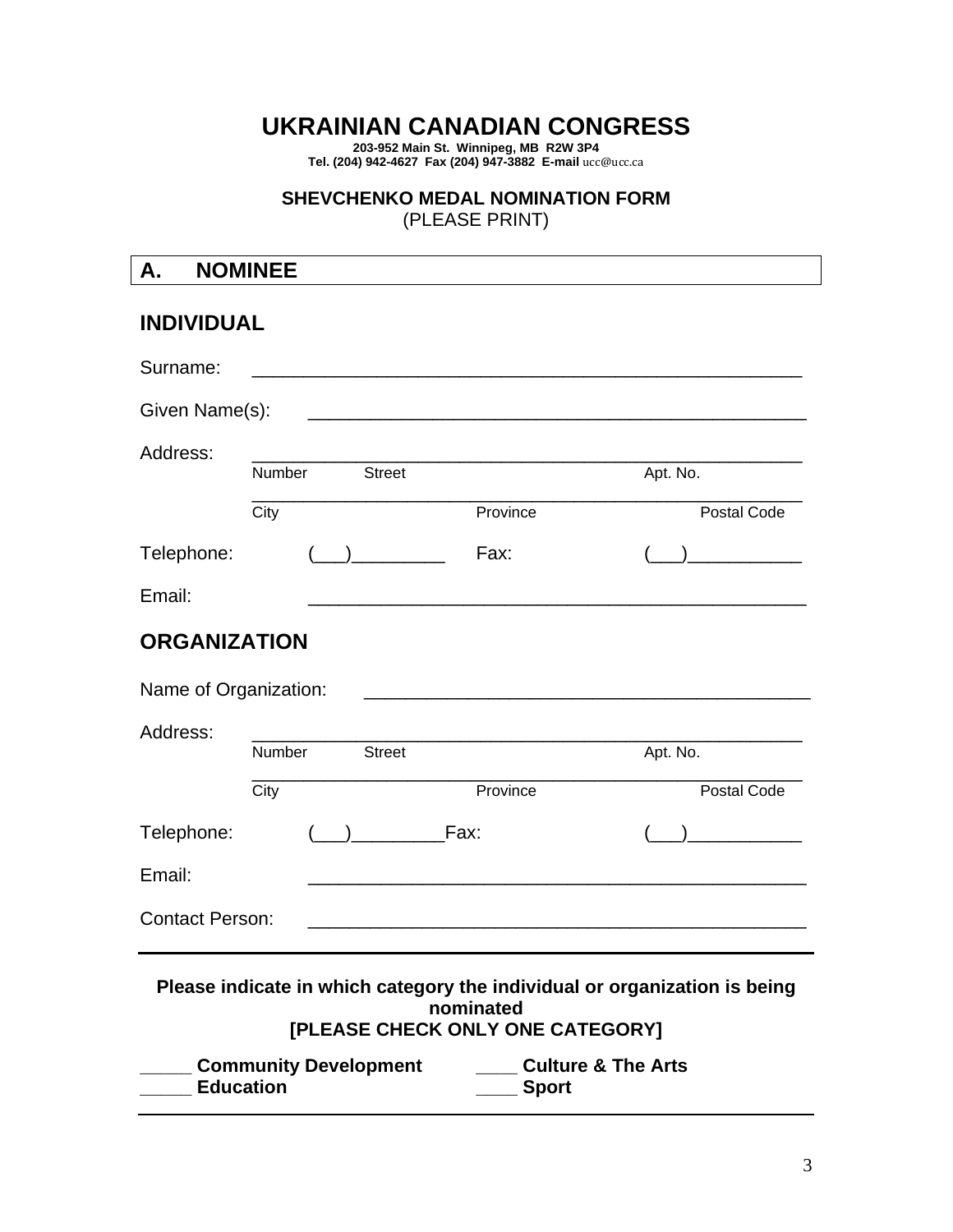# **B. NOMINATOR INFORMATION – INDIVIDUALS**

#### **Two individuals are required to advance a nomination for a Shevchenko Medal. Two references concerning the nominee are also required by the appropriate Jury Panel.**

## **Nominator**

| Surname:         |        |               | <u> 1989 - Johann Barn, mars and de Branch Barn, mars and de Branch Barn, mars and de Branch Barn, mars and de Br</u> |             |
|------------------|--------|---------------|-----------------------------------------------------------------------------------------------------------------------|-------------|
| Given Name(s):   |        |               |                                                                                                                       |             |
| Address:         |        |               |                                                                                                                       |             |
|                  | Number | <b>Street</b> |                                                                                                                       | Apt. No.    |
|                  | City   |               | Province                                                                                                              | Postal Code |
| Telephone:       |        |               | Fax:                                                                                                                  |             |
| Email:           |        |               |                                                                                                                       |             |
| Signature:       |        |               |                                                                                                                       |             |
| <b>Nominator</b> |        |               |                                                                                                                       |             |
| Surname:         |        |               |                                                                                                                       |             |
| Given Name(s):   |        |               |                                                                                                                       |             |
| Address:         |        |               |                                                                                                                       |             |
|                  | Number | <b>Street</b> |                                                                                                                       | Apt. No.    |
|                  | City   |               | Province                                                                                                              | Postal Code |
| Telephone:       |        |               | Fax:                                                                                                                  |             |
| Email:           |        |               |                                                                                                                       |             |
| Signature:       |        |               |                                                                                                                       |             |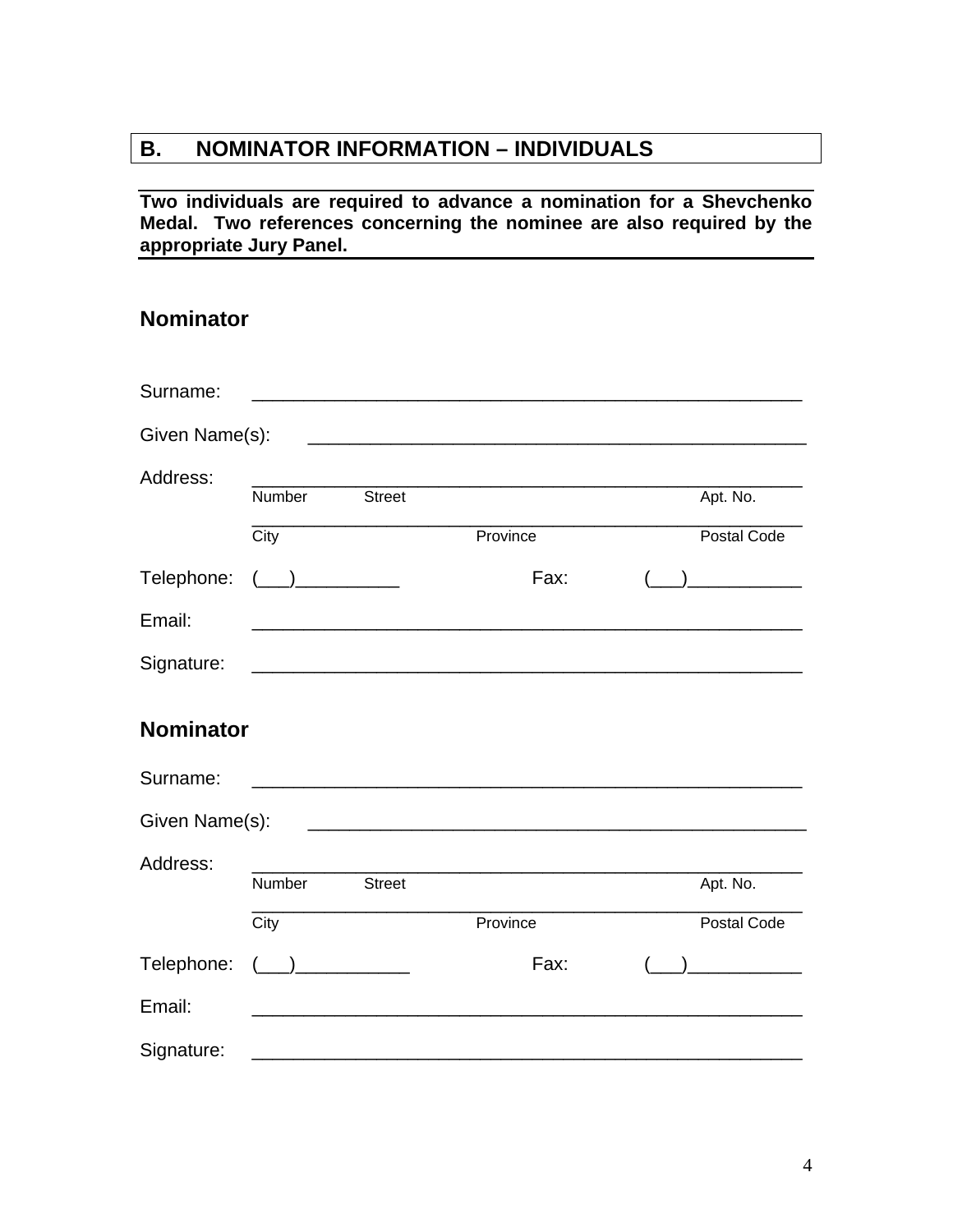## **References**

| Surname: _________________________ |                                     |
|------------------------------------|-------------------------------------|
| Given Name(s): ________________    |                                     |
| Address:__________________________ | Address:__________________________  |
| Number Street                      | Number Street                       |
| Apt. No.                           | Apt. No.                            |
| Province Postal Code               | City                                |
| City                               | Province Postal Code                |
| Telephone: $(\_\_\_\_\_\_$         | Telephone: (___)___________________ |
| Fax: $(\_)$                        |                                     |
|                                    |                                     |

## **C. NOMINATOR INFORMATION -- ORGANIZATIONS**

**Organizations nominating individuals or organizations to be considered for a Shevchenko Medal require two signing officers (e.g. president. secretary, treasurer) to advance the nomination for consideration. In addition, an excerpt from the minutes of the organization's meeting of the Board of Directors approving the nomination, MUST be attached to the nomination form. Forms, which do not have this information will not be considered complete and will not be considered by the Jury Panel.** 

#### **Nominator**

| Name of Organization:                |        |               |          |             |
|--------------------------------------|--------|---------------|----------|-------------|
| Address:                             | Number | <b>Street</b> |          | Apt. No.    |
|                                      | City   |               | Province | Postal Code |
| Telephone: (__)______________        |        |               |          | Fax: $(\_)$ |
| Email:                               |        |               |          |             |
| Signature: ________________________  |        |               |          |             |
|                                      |        |               |          |             |
| Position:___________________________ |        |               |          |             |